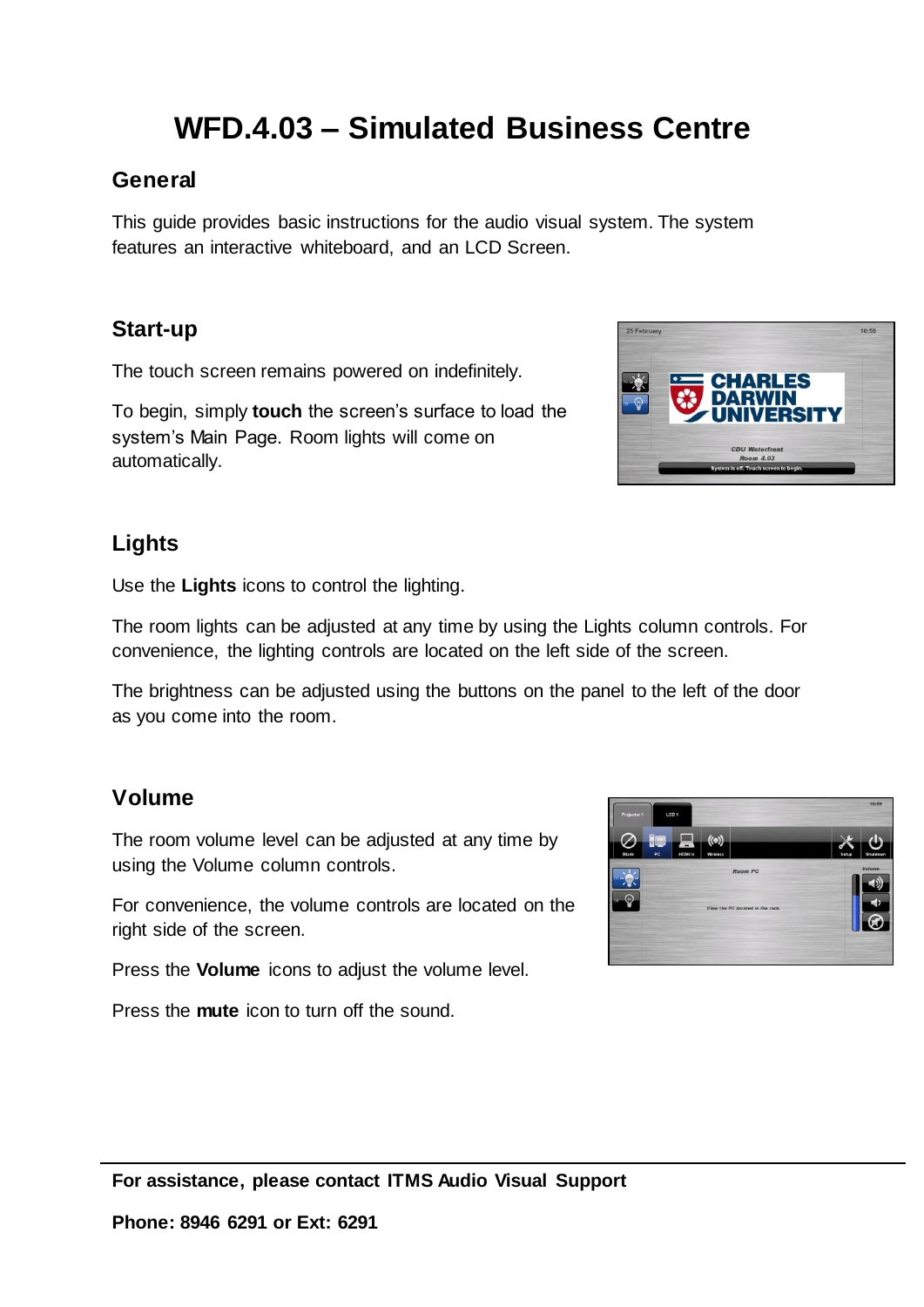### **PC Presentation**

When the AV system is turned on the PC content is displayed by default.

The PC is located in a locked cabinet in the room and is intended to be left on when not in use. **Please do not shut down the PC at any time.**

Use the wireless keyboard and mouse located on top of the equipment rack to operate the PC.

**Notes**: Turn on the keyboard via the power switch underneath the keyboard. When finished, turn off the keyboard and place mouse back on charger.

## **Document Camera / Laptop - HDMI**

Connect a laptop or document camera to the room wall plate input using HDMI cable and turn on laptop or Document Camera.

- 1. From the **Projector 1** tab, select **HDMI In**
- 2. A blue light on the document camera indicates it is on

### **Wireless Presenter**

See Wireless Presenter Instructions.